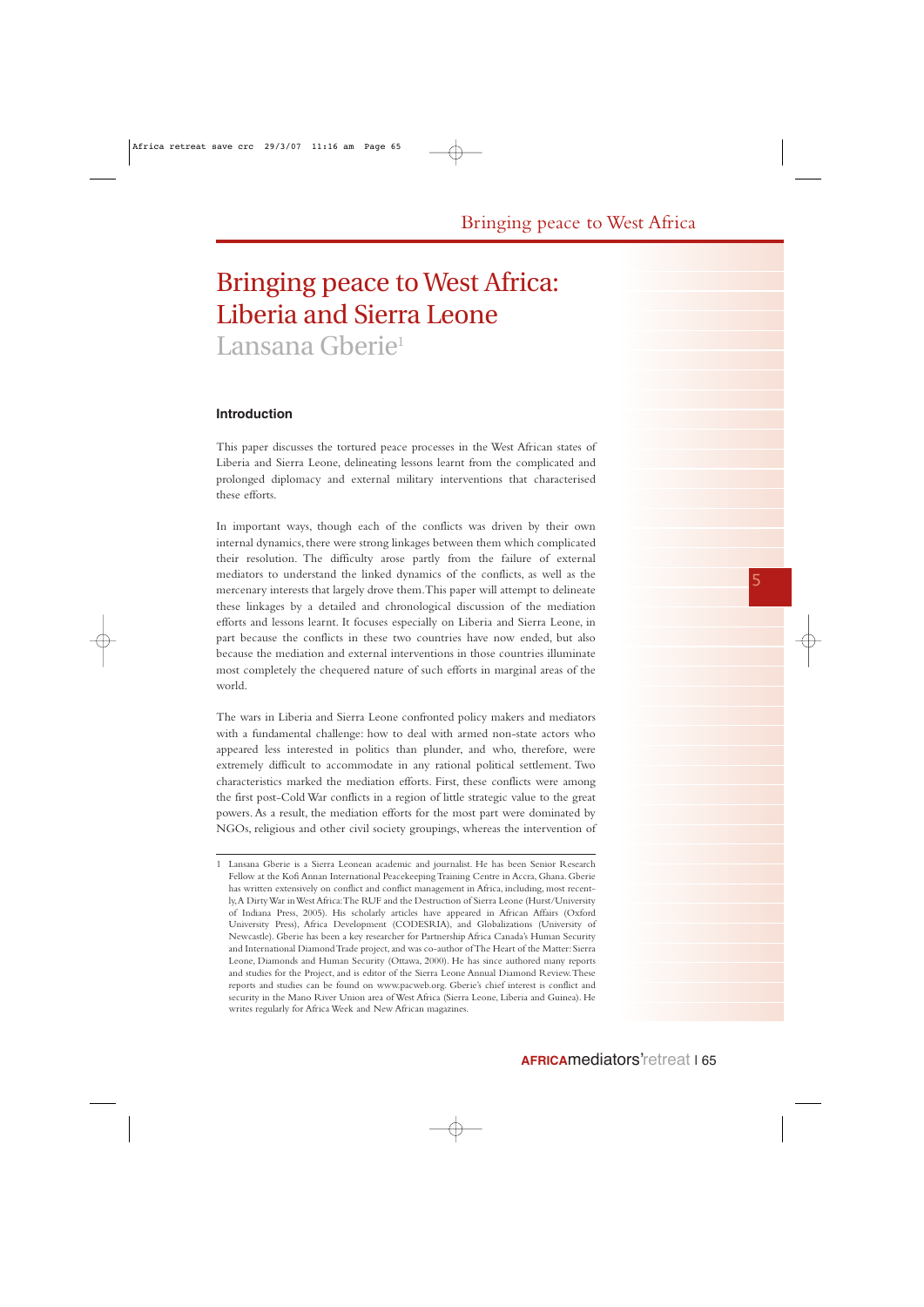regional players was often limited and controversial. Second, because of the nature of the key armed players, painstakingly negotiated agreements or accords were often meaningless to the extent that the issue of negotiation or mediation itself became controversial.

Liberia was the first of the two to implode into conflict and regional attention focused on it,once it became clear that the US (Liberia's then most important ally) was uninterested. In 1996, more than a dozen broken accords later,Yusuf Bangura, a scholar with the Geneva-based United Nations Research Institute for Social Development (UNRISD), spoke of Liberia as presenting the "thieves' dilemma":

*All armed groups are keenly aware that none has operated under any formal system of rules that is based on trust, honesty, principles, and respect for law and order. Indeed each leader has so much blood on his hands that none believes the others are capable of using power for the common good. Each is therefore likely to opt for the gun in the 'rational' belief that a first strike would give advantages or in the rather 'irrational' consolation that it is better to deny the prize to the enemy even if everybody dies in the process.*<sup>2</sup>

In fact, it was only after high-profile international intervention, in the form of thousands of UN troops with a mandate to shoot to protect civilians that the Liberian conflict was brought to an end in 2004.

Mediation efforts in Sierra Leone followed a slightly different pattern.When the war started in 1991, it was immediately seen as a spill over of the Liberian conflict, and though the Revolutionary United Front (RUF) emerged to take credit for the violence, it was seen as a front for Liberia's chief warlord, Charles Taylor. Regional efforts, therefore, initially focused on supporting the Sierra Leone government to beat back "the bandits," as it was commonly put. The support came in the form of a few thousand troops from Guinea and Nigeria to protect key installations in the country and to support the ill-trained and incompetent Sierra Leone army. However, as the conflict escalated, local and international NGOs, civil society organisations and religious groupings mobilised to put pressure on the government and others to begin a negotiation. Among the most prominent in this endeavour were the Women's Movement for Peace in Sierra Leone and the Inter-Religious Committee. International NGOs, including the London-based International Alert (IA) were among the first highprofile outside parties to meet with, and finally convince, the RUF leadership in its forest hideouts in eastern Sierra Leone to come out and begin serious negotiations with the government.This involved providing the largely isolated RUF much-needed international publicity and some logistical support (in the form of satellite phones), prompting condemnations from the Sierra Leone government. IA was accused of dealing in diamonds with the RUF. ICRC, which also had some contacts with the RUF, found that one of its offices in

<sup>2</sup> Quoted in Max Sesay,"Bringing Peace to Liberia," Conciliation Resources paper, 1996.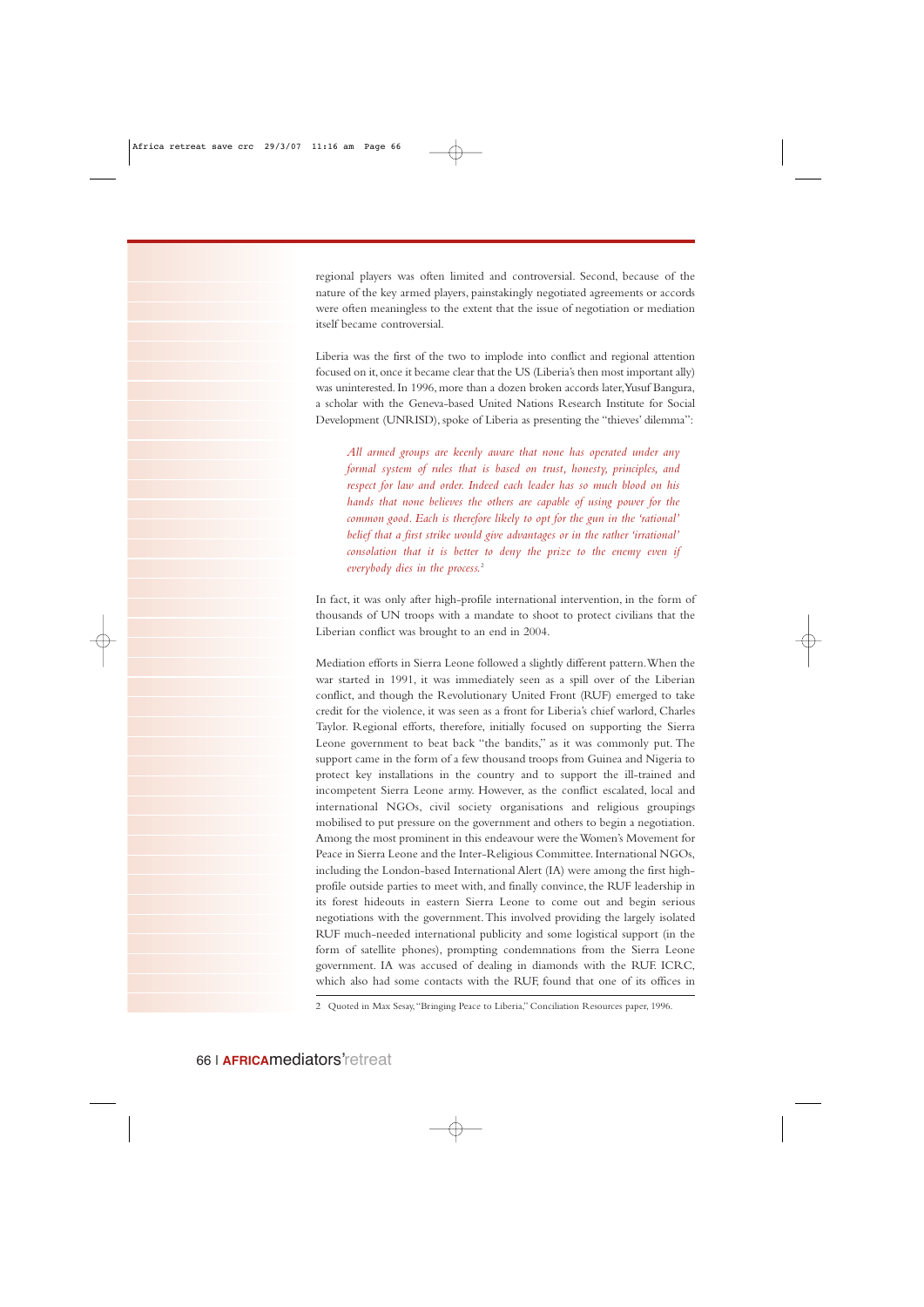Sierra Leone was raided by West African troops supporting the government of Sierra Leone. In 1995, a group of women activists in Sierra Leone who ventured into RUF territory as "mothers, sisters and wives" of the rebels also went badly wrong.The RUF abducted key members and had them executed. Alarmed by these developments, the Secretary General of the then Organisation of African Unity (OAU) spoke of "an anarchy of good intentions."

If the many Liberian armed factions proved unwieldy to mediators, Sierra Leone's RUF – which was for most of the conflict the sole insurgent force – was singularly illusive. For many years after the conflict started, the leadership was simply a series of disembodied voices occasionally heard on the BBC. Unlike Liberia, with flamboyant rebel leaders like Charles Taylor, there was no public face for the RUF for many years.The group was only lured out of the bush as a result of the efforts of, primarily, the ICRC, with IA playing a more covert and controversial role.That was in 1996, when the RUF appeared in Ivory Coast for peace talks with Sierra Leone. I attended those initial talks as a journalist, spending over two weeks in the Hotel President in Yammoussoukru where the talks were held.What struck me then was the complete absence of coherence in the RUF's position. Mediators had to hire lawyers for the RUF to craft a position for them that would be included in the final peace accord, signed in November 1996. Perhaps predictably, the accord collapsed a few months after, and fighting broke out again.As in the case of Liberia, the war in Sierra Leone ended in 2002 only after thousands of UN troops, backed by a robust British military, forced the disarmament of the rebels.

One key lesson learnt from the mediation efforts relating to both Liberia and Sierra Leone is that while indigenous initiatives – the role of religious groups, academics, women's groups, other civil society organisations – is always to be welcomed as the spearhead of mediation, it should not be seen as a substitute for more high-profile external intervention, in particular that of the UN, which in addition to its incomparably greater resources, also confers greater legitimacy than others.Wars are primarily about power, and while the powerless can charm the powerful into all kinds of agreements, the important element of enforcement is lacking.And this will surely undo such agreements.The other lesson that emerges, particularly in the case of Liberia, is that once a commitment has been made to intervene militarily, such an intervention must be done with sufficient force and determination to overwhelm the internal armed combatants. The West African intervention force Economic Community of West African States Military Observation Group (ECOMOG) clearly lacked this in both countries, but especially in Liberia. Finally, an important lesson is that mediators need to know who the armed combatants are – their motivations, backers, and strength. The failure to do so for many years with respect to Liberia and Sierra Leone led to a lot of false steps by mediators.

This latter point has also been very relevant in the Ivorian conflict, whose handling by external actors has been markedly different from Sierra Leone and Liberia. Because of the economic importance of Ivory Coast, and in particular the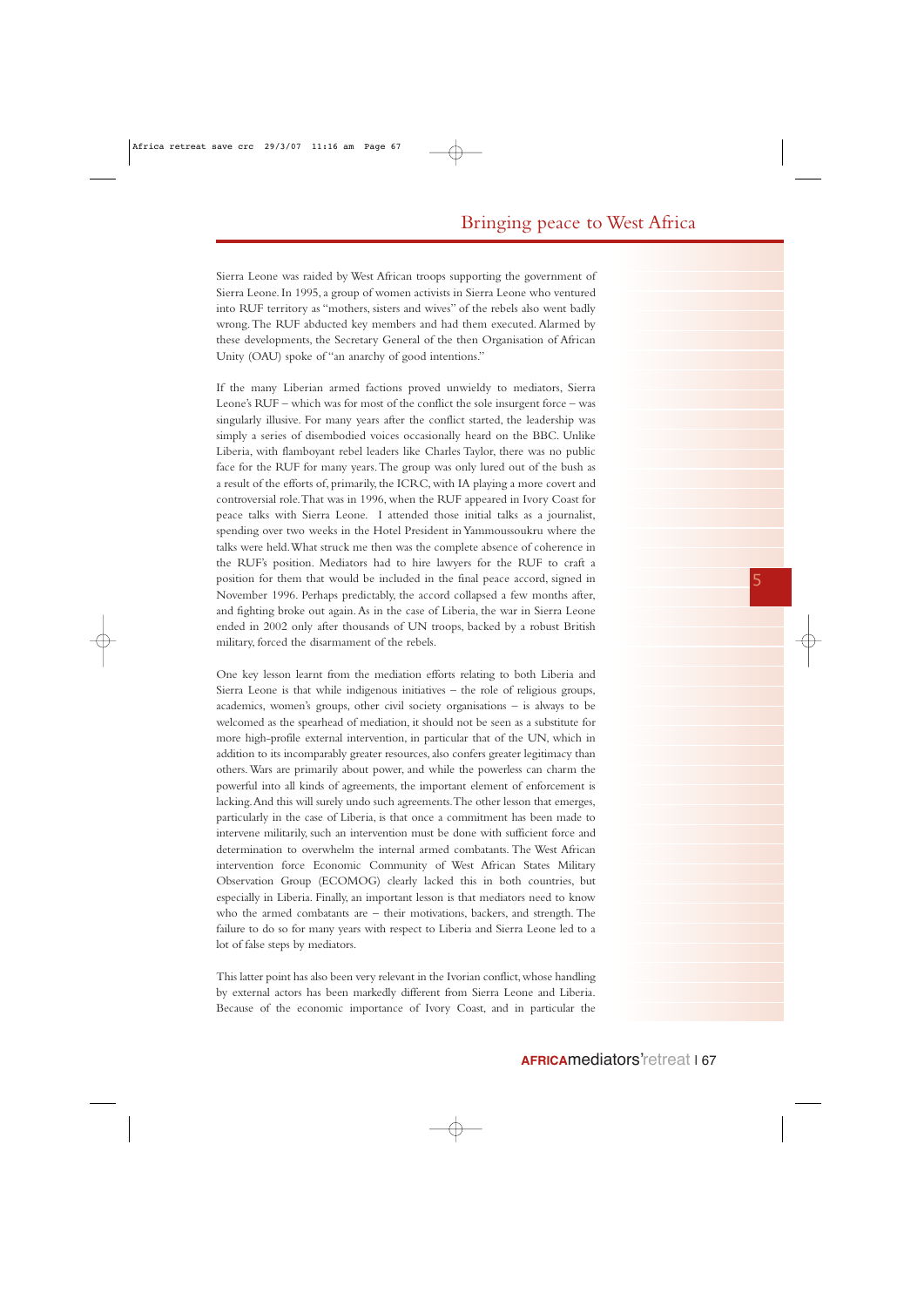significant French interests in the country, the Ivorian crisis attracted immediate international attention in 2002. The conflict also benefited somewhat from the experience of Liberia and Sierra Leone. In just four years, thirteen peace agreements were signed, but none of them seemed to grasp the inspirational role and personal interest of Guillaume Soro, an obscure former student leader leading the rebellion. This was finally recognised, in the fourteenth and most recent accord, signed on 4 March 2007 in the Burkinabe capital, Ouagadougou, which calls for all fighters involved in the conflict to be integrated into the national army, and for Soro to play a key role in the government, almost certainly as Prime Minister. If any agreement offers a hope for a resolution, this might be it.3

## **Liberia**

The Liberian conflict unleashed a humanitarian catastrophe on a massive scale. In the first year of the war, as many as 700 000 Liberians fled the country, many of them to Côte d'Ivoire, Guinea and Sierra Leone.Tens of thousands more fled to Ghana and Nigeria.

By August 1990, there were officially 80 000 Liberian refugees in Sierra Leone, which included Liberia's most politically active leaders, like Doe's Vice-President Harry Moniba. In May 1990, the talks held in Freetown set up a five-member Consultative Group composed mainly of Anglophone West African states (Nigeria, Ghana, Sierra Leone, The Gambia and Guinea). This Group, known as the Standing Mediation Committee (SMC), was charged with maintaining peace and security in the region and initiated talks between Doe's disintegrating government and the National Patriotic Front of Liberia (NPFL) in Freetown in July 1990.

While the SMC appeared well-meaning, it was flawed as a primarily Anglophone outfit in a region with a strong Francophone presence. This was all the more problematic as the Francophone countries like Ivory Coast and Burkina Faso had obvious interests in the Liberian conflict: both of them were known supporters of Charles Taylor and his NPFL. Some SMC members, including its dominant power, Nigeria, were suspected of backing President Samuel Doe: Nigeria's Ibrahim Banbangida was a known ally of Liberia and was believed to have significant personal investments in Liberia. Little wonder that Ivory Coast and Burkina Faso, with backing from France, actively undermined the SMC's efforts. Burkina Faso, for instance, allegedly provided troops to fight alongside Taylor.The strength of the SMC, on the other hand, was that early on it incorporated leading civil society leaders from Liberia in its efforts.These included religious groups, academics, women's groups and others. In fact, shortly after it was set up, the SMC made Amos Sawyer, a leading Liberian academic and activist, a key interlocutor, and finally interim President of Liberia.

Given the composition of the SMC, it is not surprising that the NPFL, always a slippery player anyway, refused to cooperate.At the first meeting of the SMC, the

<sup>3</sup> See "Carving up the Country," *Economist* 8 March 2007.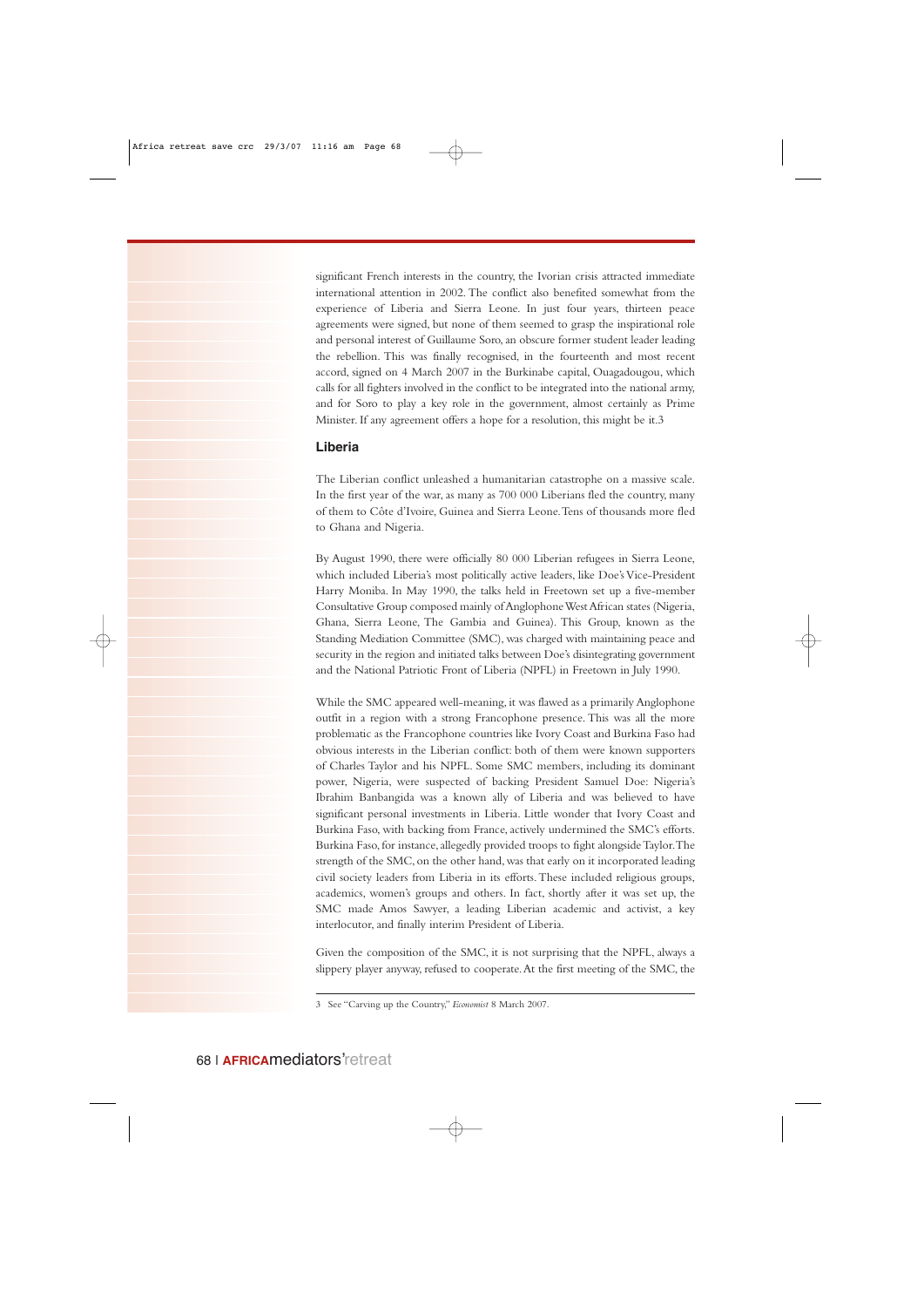NPFL was represented by Tom Woewiyu, who announced at a press conference shortly after the initial meetings that his group would not be accepting any ceasefire proposition. Nor, he declared, would it accept any Economic Community of West African States (ECOWAS) peacekeeping mission,a possibility he described as an "invasion."4The talks, it seemed, were getting nowhere.

However, the West African leaders pressed on. On 6 August, leaders of the SMC convened for two days in Banjul, The Gambia, to discuss plans to resolve the humanitarian disaster in Liberia. The SMC agreed on a peace plan which called for an immediate ceasefire in Liberia, the creation of a ceasefire monitoring group to be known as ECOMOG, the formation of a broad-based Interim Government for Liberia, the appointment of a Special Representative of ECOWAS who was to work closely with the ECOMOG commander in Liberia, and ultimately the conduct of free and fair elections in the country.This plan was approved by the Authority of ECOWAS Heads of State and Government on 25 August 1990. That same month ECOMOG was set up to re-establish order in Monrovia.The NPFL condemned the move and vowed to resist any 'invasion force'.

Unanimous agreement within ECOWAS was not to be expected. The Francophone countries, led by Ivory Coast, openly criticised the approach of the SMC. Ignoring them, and in quick order, nearly 4 000 troops from five West African states (Nigeria, Ghana, Guinea, Sierra Leone, and The Gambia) were dispatched to Monrovia from their forward base in Freetown, under the command of Ghanaian Lieutenant-General Arnold Quainoo. The mission was billed as a disinterested and necessary humanitarian intervention.<sup>5</sup>

Unlike previous peacekeeping missions, ECOMOG intervened in the Liberian crisis before any ceasefire agreement and, indeed, against the express wishes of the most important warring faction,Taylor's NPFL.Taylor had promised to attack the West African troops if they ventured into Liberia, and did so the very first day the troops landed in Monrovia.Regional rivalries and differences also complicated the mission. The only Francophone state to contribute troops to ECOMOG was Guinea (Conakry), long at odds with other Francophone states in the region.

This controversial beginning ignited a debate among African scholars about the role and mandate of the interventionist force. Was it a bold attempt at peacekeeping,offering strong lessons in regional conflict management in a world in which the international community was progressively disengaging from Africa?6 Or was it an ill-conceived and regionally divisive intervention exercise by autocratic leaders with disastrous consequences for regional cohesion and sustainable democracy?<sup>7</sup>

<sup>4</sup> See Aboagye, *ECOMOG*, 59.

<sup>5</sup> *New Citizen*, 8 November 1990.

<sup>6</sup> Margaret Vogt, ed., *The Liberian Crisis and ECOMOG:A Bold Attempt at Regional Peacekeeping* (Lagos: Gabumo Publishing Co., 1992).

<sup>7</sup> Max Ahmadu Sesay, "Civil War and Collective Intervention in Liberia: A Strange Case of Peacekeeping in West Africa," *Review of African Political Economy*, 67 (March 1996).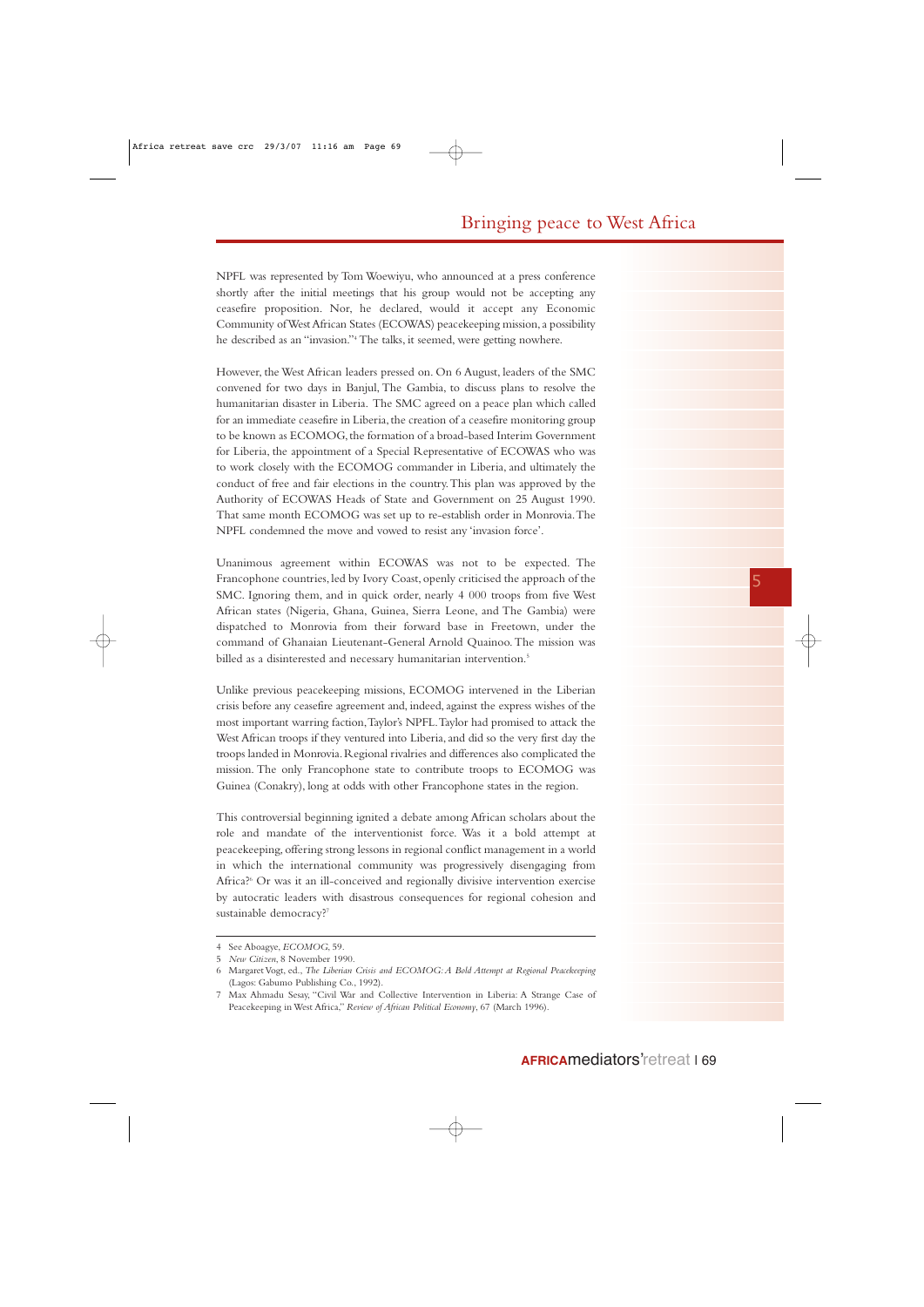Many West African militaries lacked capabilities—weapons, equipment, logistics, etc.—for planning and conducting sustained campaigns outside their own countries. Only Nigeria had an air force and navy of any significance. ECOMOG was generally hampered by logistical constraints, including the lack of maps poor roads, old vehicles, inadequate supply of fuel and food, not to mention an uncertain and often hostile political climate. Also, the quality of ECOMOG's joint multinational military leadership was spotty. While some commanders, like the Nigerian General Joshua Dongonyaro, were astute and decisive, maintaining sustained pressure on the rampaging NPFL fighters, others, like the force's first commander General Arnold Quainoo (from Ghana) were perceived to be less aggressive. It was during Quainoo's tenure that one of the faction leaders, Prince Yormie Johnson, captured the beleaguered Doe, and executed him along with 70 of his bodyguards.

President Doe was captured on 9 September 1990 by Johnson's faction when he ventured, unannounced, to ECOMOG headquarters in Monrovia's Freeport, an area that had been secured by Johnson's NPFL. He was tortured in the most brutal fashion and was left to bleed to death.

The event severely undermined the credibility of the West African intervention force. Serious questions were asked as to why the peacekeepers did not act to save Doe, who was nabbed by Johnson whilst on a visit to their headquarters. Quainoo was promptly recalled and replaced by Nigerian General Joshua Dongonyaro.The removal of Doe did not bring the factions closer to an agreement. The war escalated instead. ECOMOG, however, was able to secure Monrovia sufficiently to install the Interim Government of National Unity (IGNU) for Liberia, which in August 1990 had been elected in Banjul, The Gambia, under the auspices of ECOWAS. However, the Interim Government, which was headed by Amos Sawyer, a famed political scientist, was rejected by Taylor and was so beleaguered that it had to rely entirely on ECOMOG for protection.

A chief lesson derived from the above attempts is that a peace-keeping or peaceenforcement force can only be effective if there is a peace to keep.There has to be agreement between the armed factions about the need for an external interposing force.Where an intervening force decides to step in without such an agreement in order to protect civilians, it has to be deployed in sufficient numbers, and with maximum logistical backing, to make an immediate difference – which is to say, to pacify the warring factions by force. ECOMOG had failed to do this in the first place and later attempted to make up for its initial mistakes by appeasing the NPFL. This created its own complications, clearly helping to prolong the war in the country and the suffering of its people.

#### **Sierra Leone: A spill over conflict?**

On 1 November 1990,Taylor broadcast a statement on the BBC threatening to attack and destroy Sierra Leone's international airport, arguing that by allowing its territory to be used as an operational base for ECOMOG, Sierra Leone had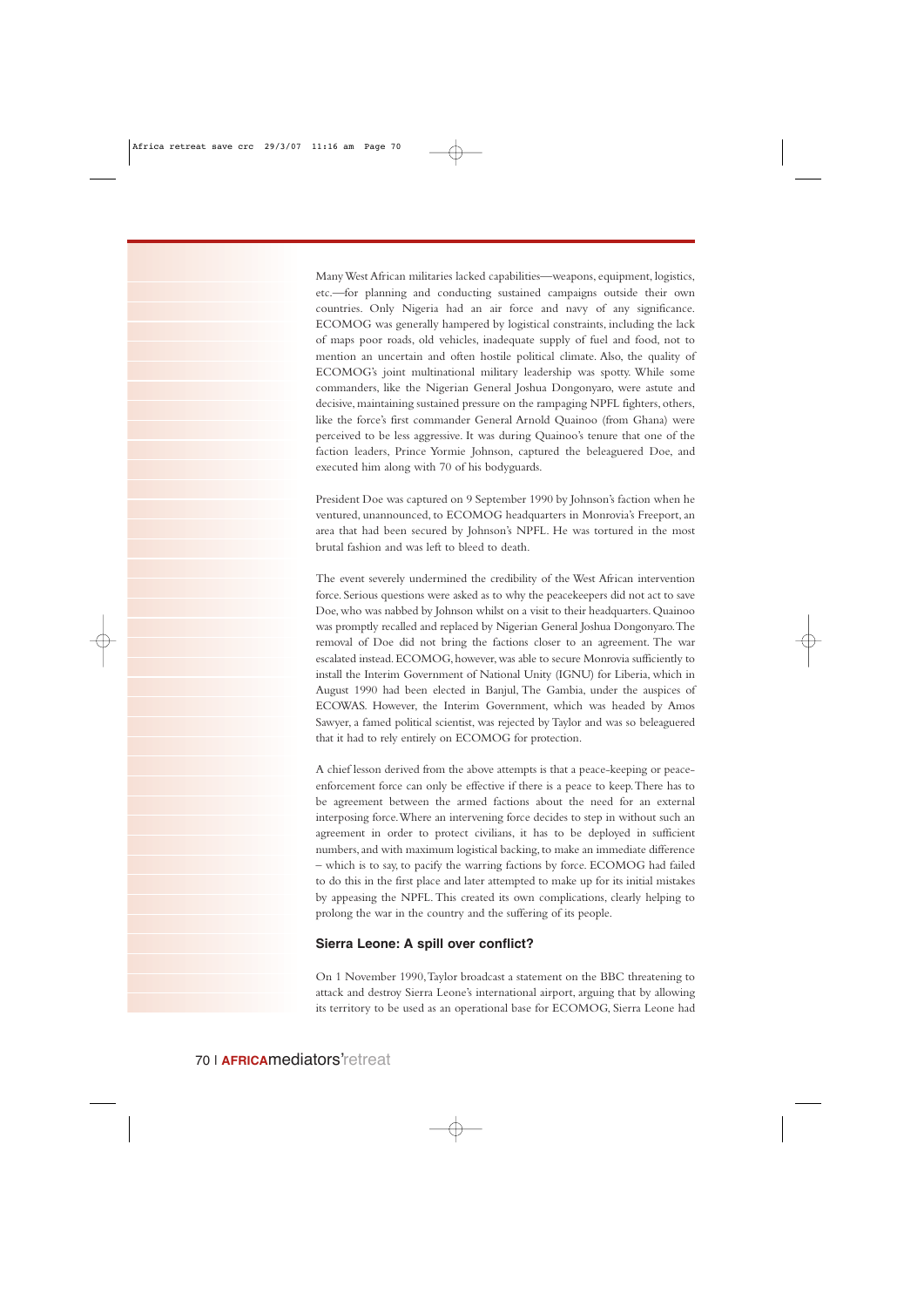made itself a legitimate target. In March 1991, attacks by armed groups from Liberia on parts of eastern and southern Sierra Leone led to serious fighting and bloodshed in Sierra Leone. The Revolutionary United Front (RUF) emerged out of the initial fighters and was led by Foday Saybanah Sankoh, an aging former Sierra Leonean soldier who had hitherto been fighting in Taylor's NPFL. The group claimed that it aimed to overthrow Sierra Leone's President Momoh and his "corrupt and despotic" one-party state. However, its campaigns were characterised by terror attacks on civilians and nihilistic destruction of property. Sankoh had trained in Libya with Liberia's Charles Taylor, and it was soon clear that it was the better educated and equipped Taylor who was actually manipulating the RUF.

Facing defeat, Momoh invoked a bilateral defence pact that Sierra Leone had signed with Guinea in 1971. Guinea troops promptly intervened on the side of the beleaguered Sierra Leone troops.This temporarily held the advance of the RUF in check, but the war continued.

By 1994, after Sierra Leone's government hired mercenaries who seriously battered the RUF in key areas of the country, the RUF began to send out tentative feelers for peace. Sierra Leonean civil society capitalised on this to pressure the junta to organise elections and begin peace talks. The call for dialogue was first made by the country's Catholic Archbishop,Joseph Ganda,who implored the military regime to engage the rebels in talks. This sparked the emergence of various "independent" civil society and international NGO peace initiatives.The government responded by setting up a National Security Council (NSC) comprising representatives of the government, the army, the police, the Bar Association, the Sierra Leone Association of Journalists (SLAJ), the Labour Congress and the University of Sierra Leone. In December 1994, the government sent a letter to the UN Secretary General imploring him to use his "good offices to assist in bringing about a peaceful settlement to the rebel war."The Secretary General promptly despatched Felix Mosha, a Tanzanian diplomat, to Freetown to make preliminary contacts with all parties.Mosha was soon replaced by Berkhanu Dinka, an Ethiopian diplomat who continued the exploratory contacts. These efforts, however, were low-profile. National attention was focused on replacing the military junta with a civilian administration which, it was hoped, would more appropriately tackle negotiations with the RUF. Elections were held in March 1996 and won by the Sierra Leone Peoples Party (SLPP) under Ahmed Tejan Kabbah, a former UN bureaucrat, who took over as president.

The new president accelerated talks with the RUF. The initial meetings, facilitated by the ICRC and (somewhat covertly) International Alert (IA), were held in Yammoussoukru.The ICRC arranged for Sankoh and his entourage to be airlifted from their forest hideout in eastern Sierra Leone and flown into Ivory Coast.The UN, OAU and ECOWAS had representatives at the talks.The RUF delegation appeared unprepared for the meetings, and at the opening session, Foday Sankoh made a rambling speech which failed to set out the group's expectations, not to mention principles. IA's Special Envoy at the talks,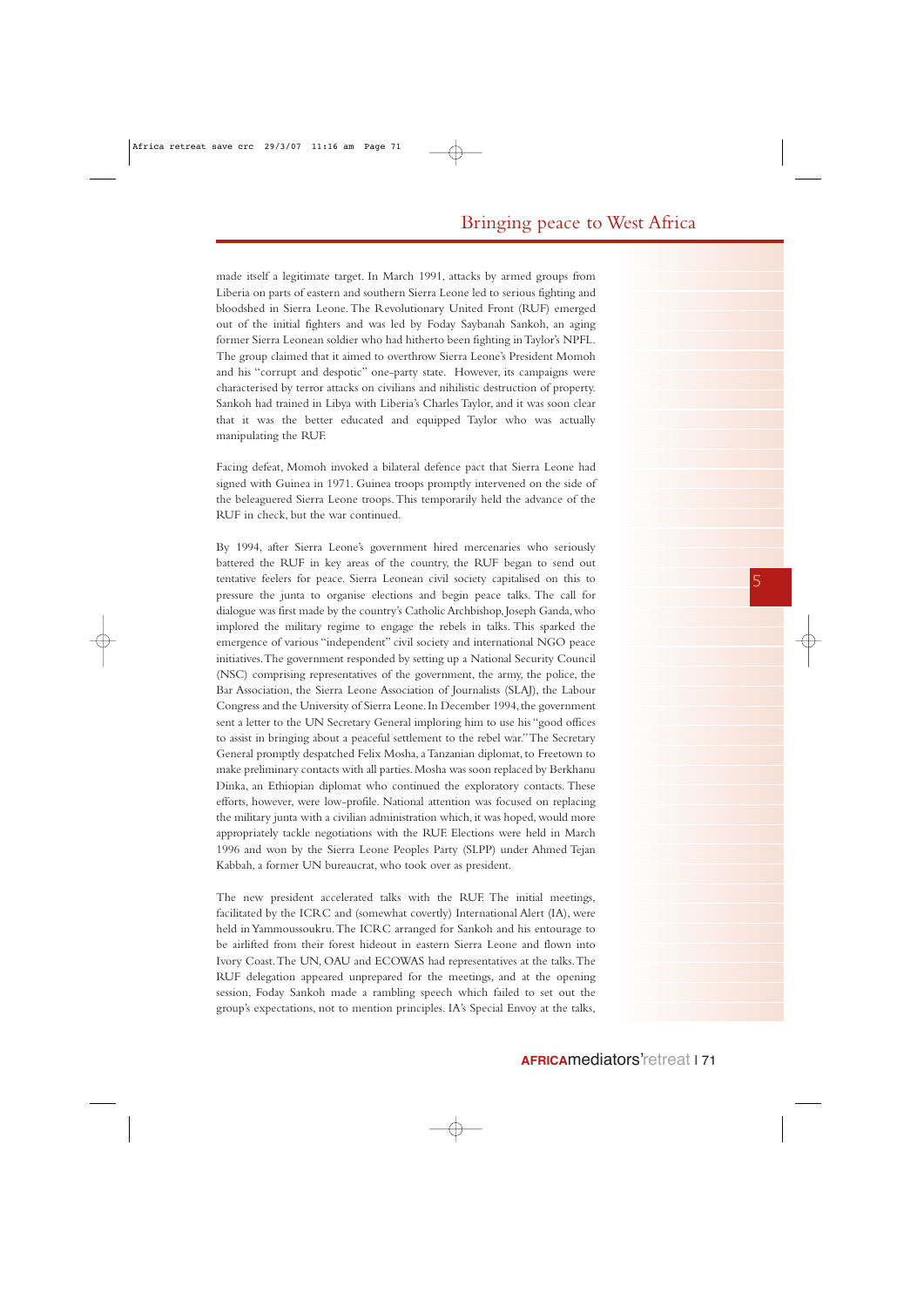a Ghanaian named Addai Sebo (a confidante of both Charles Taylor and Sankoh), played an advisory role to the RUF leader during the talks.The talks subsequently moved to Abidjan, where the elected government of Sierra Leone was represented by the new Attorney General, Solomon Berewa, who brought a sense of urgency and smoothness to the proceedings. Lawyers were hired for the RUF to draft its demands into a coherent document, and a London-based Sierra Leonean lawyer who had earlier initiated "independent" talks with the RUF, Omrie Golley, became unofficial legal adviser to the RUF leadership.This new arrangement gave focus to the talks, but it was clear that the RUF – which hardly understood the magnitude of the proceedings, perhaps viewing it all as a kind of game – was not seriously committed. On 30 November 1996, the Abidjan Accord was signed. Both sides to the conflict, government and RUF, declared "with immediate effect" a "total cessation of hostilities", and agreed to give priority to the "establishment and consolidation of a just peace."The talks lasted for nearly eight months.

The agreement collapsed in May 1997 after rogue government soldiers overthrew Kabbah and invited the RUF to join a power-sharing agreement under what they chose to call the Armed Forces Ruling Council (AFRC).This arrangement turned out to be chaotic, and the AFRC was ousted in 1998 by West African troops led by Nigeria. Kabbah was reinstated, but the war continued. It climaxed in a devastating attack on Freetown by the rebels in January 1999. Over 5 000 people were killed and nearly a thousand survivors suffered crude amputations. A large part of the city was destroyed. These atrocities finally led to a massive UN and British intervention, and, after a programme of disarmament and elections, Sierra Leone's war was declared over in 2002.

The negotiations were clearly not conducted in good faith, in particular on the part of the RUF.There were too many interests, and the role of the IA, while initially positive, became unhelpful.There must be a limit to how much influence or role an NGO should be allowed to play in mediation efforts involving governments, the UN and major regional organisations. A key strength of international NGOs in mediation is the perception that they are unbiased,with no ties to the parties to the conflict. IA compromised itself by appearing to be close to the RUF, at the same time as earning condemnation from the Sierra Leone government.

A more serious understanding of the warring factions, in particular an understanding of their motivations ought to inform negotiations. Documents unearthed since illuminate this point. For instance, a letter from Sankoh to the Libyan government (one of his key external backers) dated 4 December 1996, shortly after the signing of the Accord, requests money to buy arms. Sankoh states that the RUF had signed the Abidjan Accord "just so as to relieve our movement of the enormous pressure from the international community while I will use this opportunity to transact my business in getting our fighting materials freely and easily."8

<sup>8</sup> Quoted in Gberie, *A Dirty War*, 63.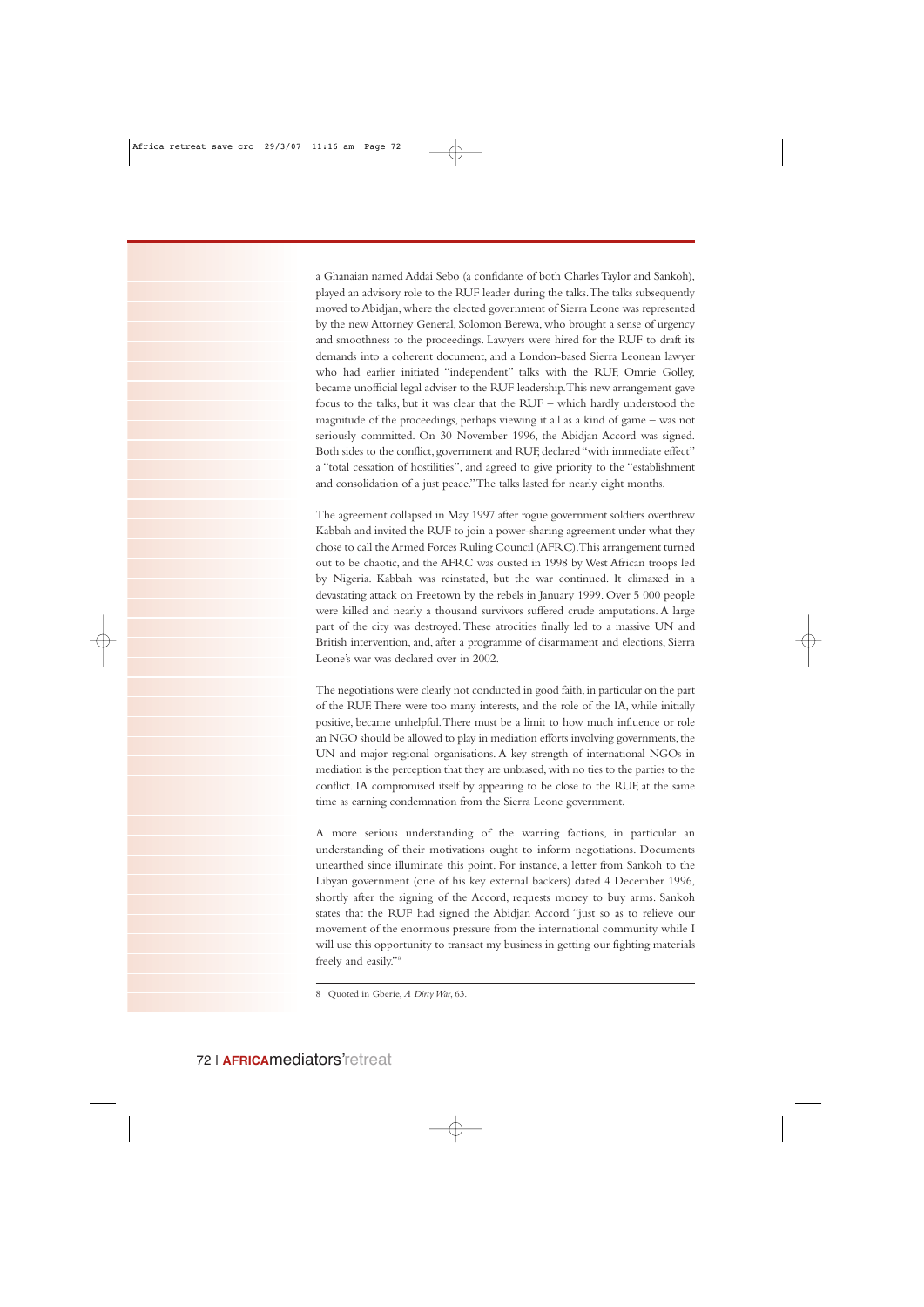#### **Liberia again**

Liberia's war, however, continued almost unabated, and half a dozen or so broken accords would have to be signed before it would end, and only after massive UN intervention. Shortly after the Interim Government was set up, in September 1991 another Liberian factional army emerged. The United Liberation Movement for Democracy in Liberia (ULIMO) was formed in Sierra Leone out of the remnants of Doe's army. Vowing to rid the country of Taylor and his rebels, the group launched attacks from eastern Sierra Leone against Taylor's "Greater Liberia." In October 1991, ECOWAS's mediation led to yet another accord, signed in Yamoussoukro, Côte d'Ivoire. It called for the encampment and disarmament of all factions in the country, to be followed by national elections.

In fact, Taylor's forces and ULIMO continued fighting, and in October 1992, Taylor launched the highly destructive "Operation Octopus" on Monrovia. ECOMOG repulsed the attacks after heavy fighting, and the UN Security Council imposed an arms embargo on Taylor and the other factions. The Security Council also appointed a Special Envoy to Liberia,Trevor Gordon-Somers, a Jamaican diplomat.The Liberian conflict was now receiving high-level UN attention, but Gordon-Somers' relationship with ECOMOG and the Interim Government was far from cordial. The ECOMOG command and troops, on which the whole peace mission depended, objected to the UN's intrusive presence, which did not have boots on the ground. Gordon-Somers, on his part, was suspicious of ECOMOG, which he viewed as not entirely altruistic.At one point the ECOMOG command openly declared that it would not protect UN personnel in the country, and asked them to bring in troops to provide their own security.The relationship between the two groups remained tense for much of Gordon-Somer's tenure until his replacement by a West Africa, James Jonah, a senior Sierra Leonean UN official.

Liberia's opportunistic factions tended to splinter whenever there was hope of a resolution of the crisis. In March 1994, ULIMO split into Krahn and Mandingo factions, respectively ULIMO-J (headed by Roosevelt Johnson) and ULIMO-K (headed by Alhaji Kromah). It was in that same month that the new Council of State was inaugurated, with a little known lawyer, David Kpomakpor, as chairman,while Sawyer quietly left the political scene.Violence continued in the country, however, with the different factions fighting for dominance. In September 1994, the Akosombo Agreement was signed by leaders of the three main factions—NPFL, AFL, and ULIMO-K—calling for an immediate cessation of hostilities and a reconstituted Council of State, which would reflect a better balance of factional forces in the country. Disputes inevitably broke out over this latter point, and the Agreement collapsed over matters of power sharing, with Taylor insisting that he should dominate any such arrangement. Three months later, in December, the Akosombo II Agreement was signed. A ceasefire came into effect, along with a commitment to conduct elections in late 1995.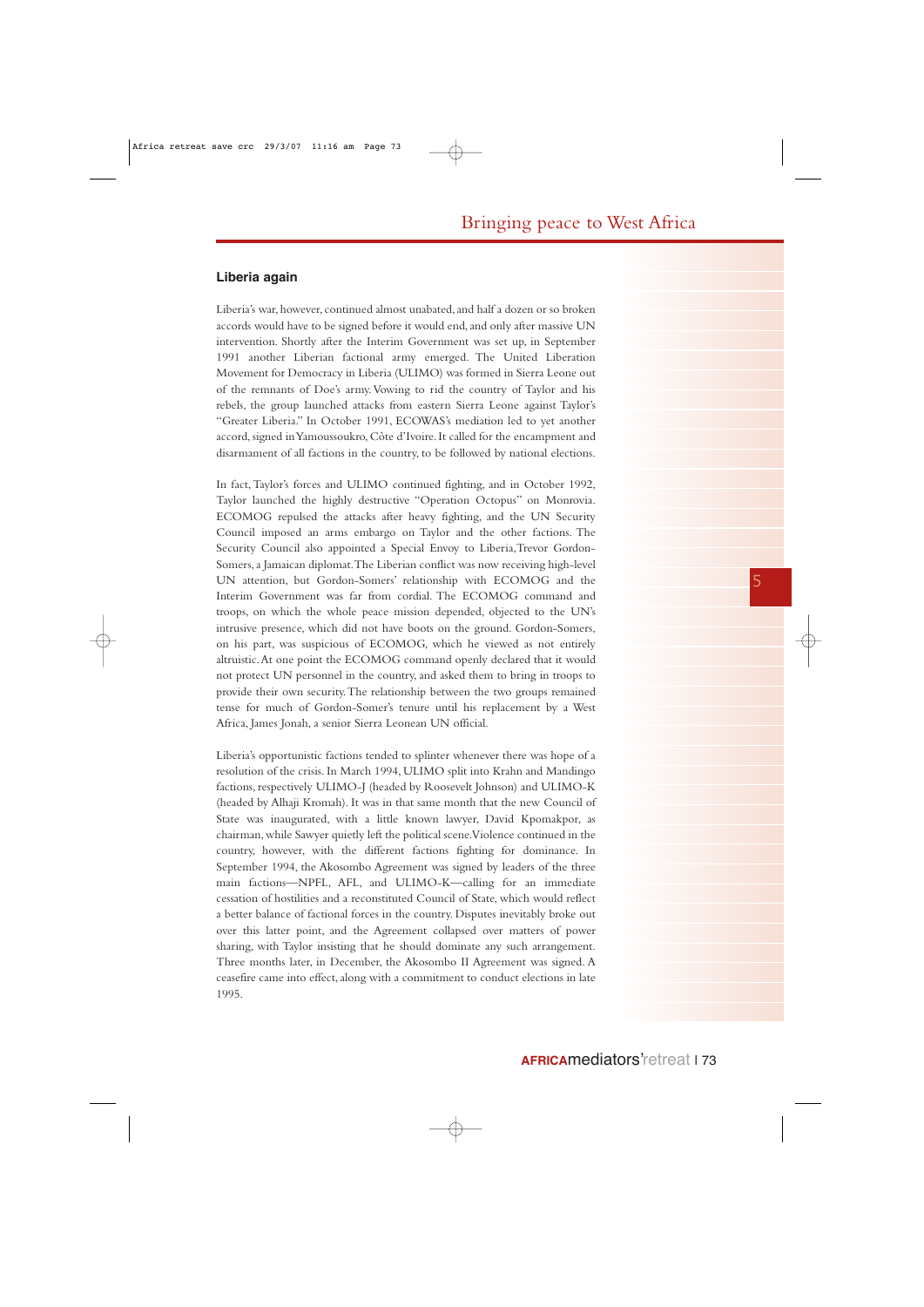The Akosombo Talks were initiated by ECOWAS, the OAU and the UN, and it brought together leaders of the warring factions, various civil society groups in Liberia, and exiled politicians.The talks were chaired by Ghana's President Jerry Rawlings.

In early 1995 ECOWAS, now chaired by Nigeria's General Sani Abacha, once again brought all the factions together in Abuja.The old divisions in ECOWAS, Anglophone and Francophone, had been largely tempered with the inclusion of troops from Senegal (but not Ivory Coast and Burkina Faso, which refused to send in troops). The mission also benefited from substantial logistical support from the US, which channelled most of its resources through the Senegalese division, which it viewed as most credible.Abacha, under pressure in Nigeria for his illegal and brutal rule, was determined to make an impact internationally and expended substantial resources into the operation. He also was not shy of making overtures to Nigeria's traditional allies in the region, including Ivory Coast and Burkina Faso, both of which were assiduously wooed, and henceforth made a commitment not to oppose the mission openly. An agreement confirming the ceasefire was hammered out, and in September the Council of State, which included leaders from the three major factions, was established, with Wilton Sankawulo, an ageing academic, as chairman. The Abuja Accord scheduled elections for August 1996, and provided for the comprehensive deployment of ECOMOG troops throughout Liberia to oversee a planned disarmament and reintegration process. However, in April 1996, barely four months before the scheduled elections, heavy fighting broke out in Monrovia between Taylor's troops and fighters loyal to Roosevelt Johnson. The fighting went on for over two months and left hundreds of people dead, and large parts of Monrovia destroyed.As a result, another peace agreement, known as Abuja II, had to be signed. In accordance with its provisions, the Council of State was reconstituted in September 1996 with Ruth Perry, Liberia's first woman head of state, in the chair. It also provided for elections to be held in May 1997.

ECOMOG ordered the warring factions to dismantle their military wings, and scheduled disarmament to be completed by January 1997.The process, however, was extremely flawed, and Taylor's faction remained virtually intact, while less powerful factions were encamped and disarmed.

On 19 July 1997, Liberians went to the polls to elect a new government. Only 750 000 out of an estimated population of over two million were registered to vote.Taylor, the richest and still the most powerful man in the country, won the elections. Now both the *de facto* and *de jure* leader of Liberia,Taylor did little to improve the conditions of the war torn nation. In 2001 the country imploded into destructive factional fighting mainly as a result of Taylor's lack of commitment to reconciliation and state building. That year, a new grouping emerged called the Liberians United for Reconciliation and Democracy (LURD): itwas created from remnants of die-hard anti-Taylor factions, and its core comprised ex-ULIMO fighters, many of whom had been disarmed just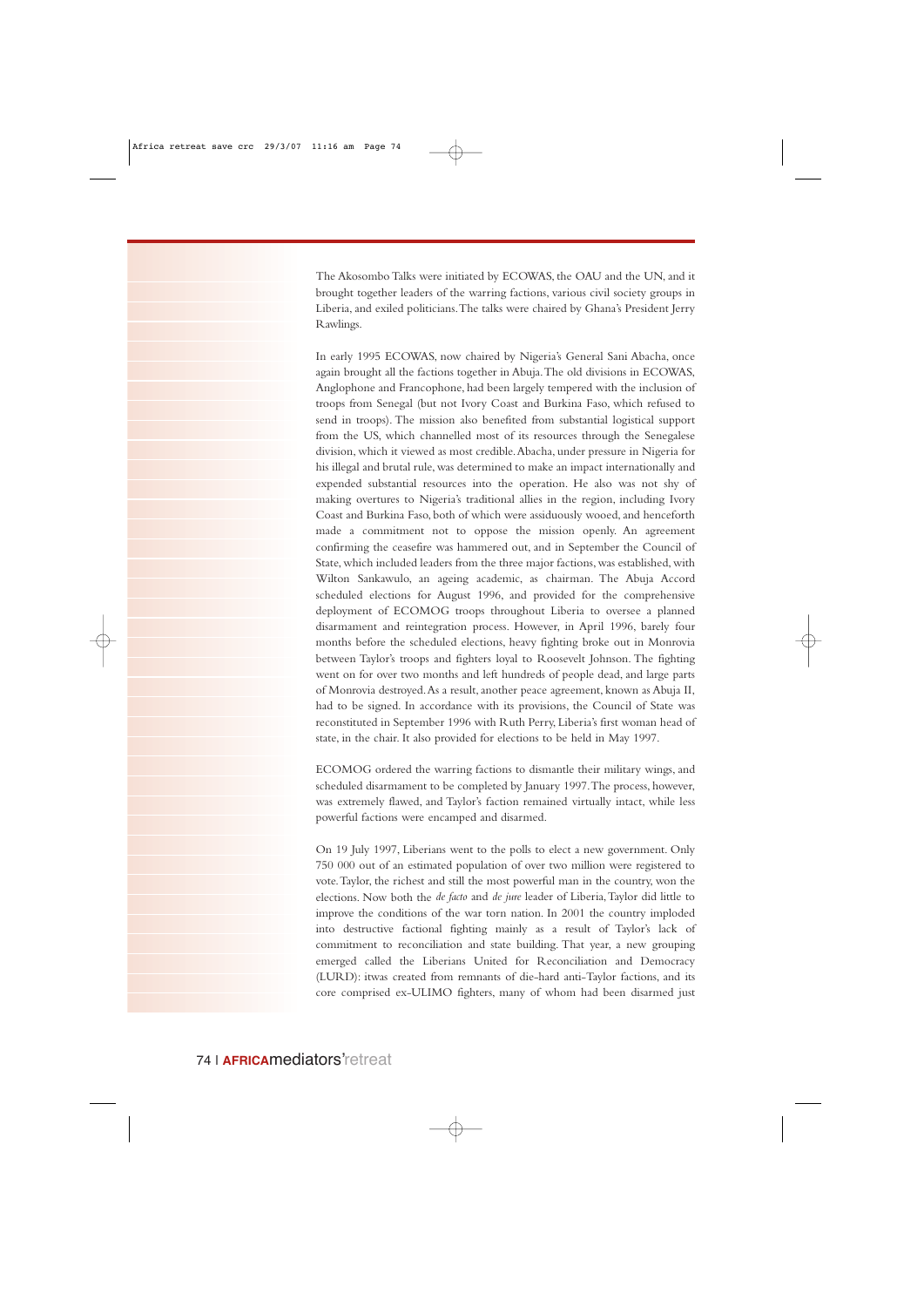before the elections. Finding Taylor's misrule and predatory violence insufferable, in 1998 they had regrouped in the forest regions of Guinea (Conakry) bordering Liberia to renew the struggle.There other Liberian dissidents joined them, and eventually formed LURD. LURD received active support from Guinea (Conakry) which in 2000 had repelled Taylor-supported armed incursions into the country's diamond-rich south-eastern forest regions.

In September 2002, a group of about 750 retrenched soldiers, hastily recruited by a former military leader, attempted to take over the government of Ivory Coast in a violent coup. Rebel attacks appeared to have been well-coordinated, and were bloody. In the first few days of fighting, 400 people were killed, many of them in Abidjan. In November 2003 two new 'rebel' groups emerged in western Ivory Coast. The two groups, the Mouvement Populaire du Grand Quest (MPIGO) and the Mouvement pour la Justice et la Paix (MJP). It emerged, however, that the rebels were dominated by former Revolutionary United Front (RUF) soldiers from Sierra Leone and units from Liberia's army loyal to then President Charles Taylor. Pillage, rather than politics, appeared to be driving their 'insurgency'. Tens of thousands of Ivorians fled the country. Suspecting Liberia's President Charles Taylor of involvement, the Ivorian authorities armed and supported a faction of LURD called the Movement for Democracy in Liberia (MODEL). Both LURD and MODEL rapidly gained strength, and by July 2003 both rebel forces were besieging Monrovia.

On 18 August 2003, in Accra, Ghana, the Liberian government signed a Comprehensive Peace Agreement with the rebels, political parties and civil society actors. In the course of the negotiation, the UN-created Special Court for Sierra Leone issued a long-sealed indictment accusing Taylor of being "most responsible" for the war in Sierra Leone, and issued an international warrant for his arrest. The incident seriously undermined Taylor's already crumbling authority, and on 11 August 2003, he relinquished power and went into exile in Nigeria. A two-year National Transitional Government of Liberia (NTGL), under the presidency of businessman Gyude Bryant, was established until formal elections were held in October 2005. In September 2003 the UN Security Council established the United Nations Mission in Liberia (UNMIL) and called for the deployment of 15 000 United Nations peacekeeping troops. The UN mission was mandated to disarm the armed militias, and to conduct the elections in October 2005.

### **Conclusions**

As we have seen, the Liberian and Sierra Leonean wars were intimately linked. They were also among the first post-Cold War conflicts in Africa.This was both an advantage and a disadvantage. On one hand, it meant that because of their non-strategic location and general lack of significance in world affairs, they would be spared the Big Power chicanery and involvement which so much deformed countries like Angola and the Congo. On the other hand, it meant that the conflicts would be largely ignored by the outside world and would be allowed to fester for unnecessary long periods.